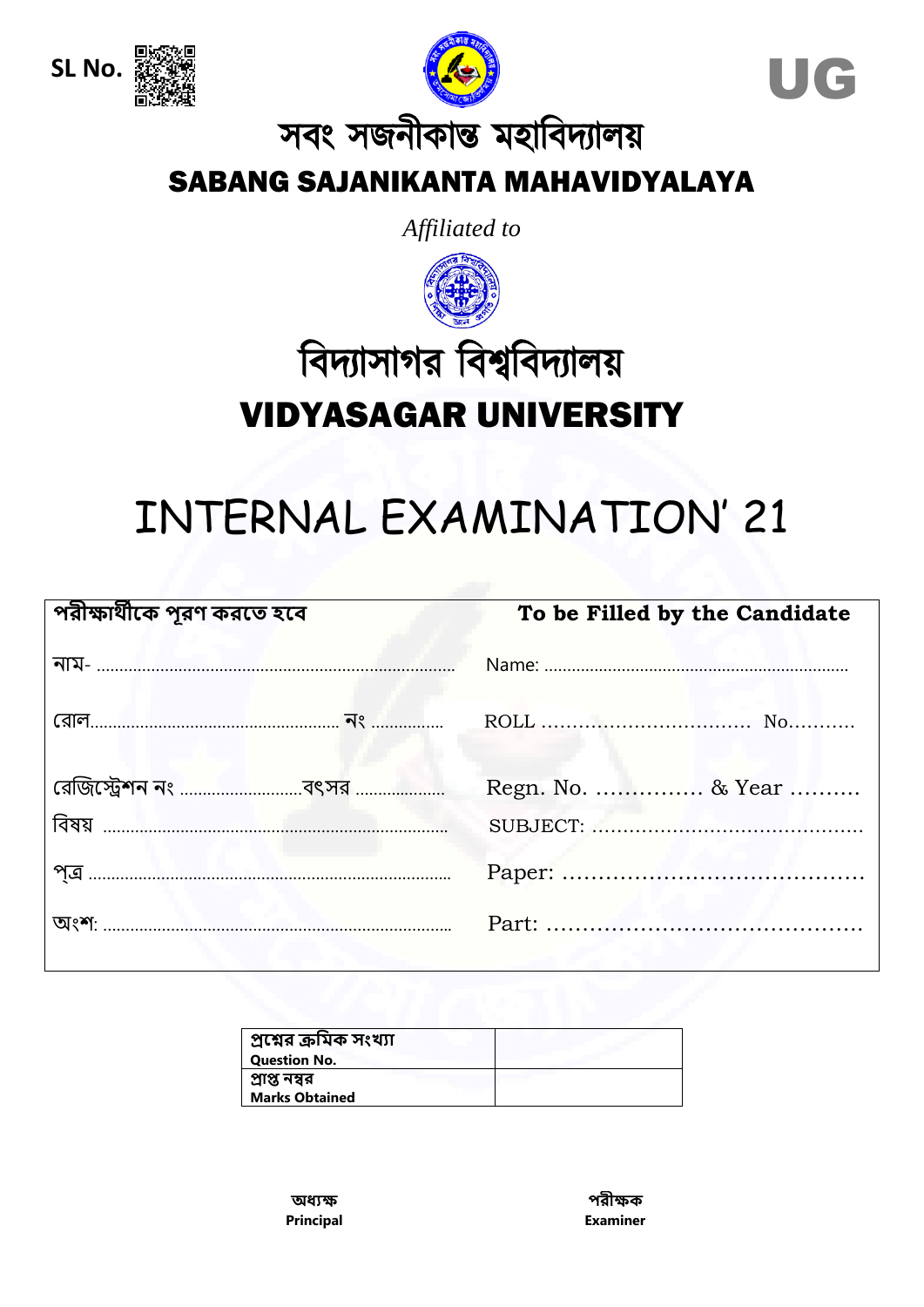

### **OLINE / OFFLINE িাধ্যকি উত্তরপত্র জিা দেওয়ার পূকে েযত্ন সহোকর পড়ুন।**

#### **PLEASE READ CAREFULLY BEFORE SUBMISSION OF YOUR ANSWARE SCRIPTS OLINE/OFFLINE**

১। পাতা- ১, ২, ইত্যাদি হিসাবে ধারাবাহিক ভাবে উত্তর পত্রের পাত্রাঙ্ক করতে হবে ।

1. Paginate all answered Scripts one by one in a sequential order like page-1, page-2, etc.

২। নির্ধারিত সময় অতিক্রম হওয়ার পরই উত্তর পত্রের পাতার ১, ২, ইত্যাদি ক্রমাঙ্ক অনুসারে ফটোকপি করতে হবে ।

2. Immediate after schedule time is over, immediately take photographs of all answered scripts one by one in a sequential order like 1,2, etc.

৩। নির্ধারিত ফটোকপিগুলির স্বচ্ছতা ও দশ্যমানতা পরীক্ষা করে নিতে হবে ।

3. Check all selected photographs regarding its Clarity and Visibility.

৪। অনগ্রহ করে অস্পষ্ট ফটোকপি পাঠাবেন না। কেবল মাত্র উপযুক্ত স্বচ্ছ ফটোকপি মূল্যায়নের জন্য গৃহীত হবে। এ ক্ষেত্রে পুনরায় ফটোকপি পাঠাতে হবে।

4. Please do not upload or select hazy photographs of answered script. Only eligible scripts will be considered for evaluation. In this case again take photograph and then consider for upload.

৫। Android ফোন ব্যবহারকারীকে ফটোকপি করার পর গ্যালারীতে যেতে হবে এবং নির্ধারিত পাতাগুলিকে এক সঙ্গে সিলেক্ট করে একটি ফাইলে নিম্নলিখিত সবিধাজনক ঠিকানায় পাঠাতে হবে।

5. Foe Android phone user, after taking photograph / snapshot, go to the GALLERY and select the specific pages at a time and send to the following preferably after converting in a single file otherwise send it collectively in to the following address:

| ই-মেল নিম্নলিখিত সুবিধাজনক ঠিকানায় পাঠাতে হবে।                                                                                                                                                                                                                                                                                                                                                                                                       | ই-মেল নিম্নলিখিত সুবিধাজনক ঠিকানায় পাঠাতে হবে।                                                                                                                                                                                                                                                                                                                                                                                                                                                          |  |
|-------------------------------------------------------------------------------------------------------------------------------------------------------------------------------------------------------------------------------------------------------------------------------------------------------------------------------------------------------------------------------------------------------------------------------------------------------|----------------------------------------------------------------------------------------------------------------------------------------------------------------------------------------------------------------------------------------------------------------------------------------------------------------------------------------------------------------------------------------------------------------------------------------------------------------------------------------------------------|--|
| Send answered script to subject specific following email                                                                                                                                                                                                                                                                                                                                                                                              | Send answered script to subject specific following email                                                                                                                                                                                                                                                                                                                                                                                                                                                 |  |
| address                                                                                                                                                                                                                                                                                                                                                                                                                                               | address                                                                                                                                                                                                                                                                                                                                                                                                                                                                                                  |  |
| <b>ARTS (HONOURS &amp; PASS ONLY)</b><br>ENGLISH: english@sabangcollege.ac.in<br>SANSKRIT: sanskrit@sabangcollege.ac.in<br>HISTORY: history@sabangcollege.ac.in<br>POL SCIENCE: polscience@sabangcollege.ac.in<br>EDUCATION: education@sabangcollege.ac.in<br>PHILOSOPHY: philosophy@sabangcollege.ac.in<br>PHY EDUCATION: physicaledu@sabangcollege.ac.in<br>LIB & INFO SC: libandinfosc@sabangcollege.ac.in<br>SANTALI: santali@sabangcollege.ac.in | <b>SCIENCE &amp; COMERCE (HONOURS &amp; PASS ONLY)</b><br>BOTANY: botany@sabangcollege.ac.in<br>CHEMISTRY: chemistry@sabangcollege.ac.in<br>COMPUTER SC: computersc@sabangcollege.ac.in<br>ECONOMICS: economics@sabangcollege.ac.in<br>GEOGRAPHY : geography@sabangcollege.ac.in<br>MATHEMATICS: mathematics@sabangcollege.ac.in<br>PHYSICS: physics@sabangcollege.ac.in<br>PHYSIOLOGY: physiology@sabangcollege.ac.in<br>ZOOLOGY: zoology@sabangcollege.ac.in<br>COMMERCE: commerce@sabangcollege.ac.in |  |
| <b>BENGALI: HONOURS ONLY</b>                                                                                                                                                                                                                                                                                                                                                                                                                          | BENGALI GENERAL / PASS PAPERS ONLY                                                                                                                                                                                                                                                                                                                                                                                                                                                                       |  |
| BENGALI: bengali@sabangcollege.ac.in                                                                                                                                                                                                                                                                                                                                                                                                                  | BENGALI (SEM-II): bengali.sem2@sabangcollege.ac.in                                                                                                                                                                                                                                                                                                                                                                                                                                                       |  |
| $\sim$ $\sim$ $\sim$                                                                                                                                                                                                                                                                                                                                                                                                                                  | BENGALI (SEM-IV): bengali.sem4@sabangcollege.ac.in                                                                                                                                                                                                                                                                                                                                                                                                                                                       |  |
| $\sim$                                                                                                                                                                                                                                                                                                                                                                                                                                                | $\sim$                                                                                                                                                                                                                                                                                                                                                                                                                                                                                                   |  |

৬। যদি আপনার অনলাইনের সুবিধা না থাকে, সেক্ষেত্রে উত্তর পত্র নিম্নলিখিত পদ্ধতিতে অফলাইনে জমা দেওয়া যাবে।

6. If you don't have any online accession, in that case only Answered Scripts may be submitted in offline mode by the following process

➢ উত্তর পেবক ভািভাবে োাঁধবত িবে। (Stapled / tag all the pages of Answered Scripts at first)

- $>$  উত্তর পত্রকে A4 মাপের খামে ভরতে হবে। (Put it into a A4 size Envelope.)
- $>$  পরিষ্কারভাবে লিখতে হবে (Marked clearly)
	- o পবের িাম। (NAME OF PAPER you answered)
	- o দেষবয়র িাম। (SUBJECT of UG Course)
	- o করাি নং যা ADMIT কার্ডেললখা আর্ে।
		- o Your ROLL and NUMBER AS PRINTED ON THE ADMIT CARD
		- o দেশ্বদেিযািবয়র দিেন্ধীকরণ িম্বর । (Registration Number of the University.)
- পরীক্ষার দিনে উত্তরপত্র খাম বন্ধ করে জমা দিতে হবে কলেজের নির্ধারিত বিষয় ভিত্তিক বাক্সে পরীক্ষা শেষ হওয়ার এক ঘন্টার মধ্যে ।

Sealed up the envelop and submit it on the same day in the SUBJECT SPECIFIC DROP BOX in the college premises within one hour after examination is over

উত্তর পত্র জমা দেওয়ার পর কলেজের পরীক্ষা নিয়ামকের পক্ষ থেকে প্রাপ্তি পত্র সংগ্রহ করতে হবে।

➢ After submission must receive the Submission Receipt copy duly sealed by the Controller of Examination, Sabang Sajanikanta Mahavidyalaya.

৭। অনলাইনে উত্তর পত্র পাঠানোর পর আর হার্ডকপি পাঠানোর প্রয়োজন নেই । উত্তর পত্রের সকল কপি নিজের জিম্বায় রাখতে হবে । covid-19 অতিমারী কেটে যাওয়ায় পর যখন বলা হবে তখন জমা করতে হবে।

7. Even after submission of answered scripts through online, don't through the hard copy. All answered scripts carefully kept at your custody and submit it as and when asked to submit it after lock down is over due to COVID19 Pandemic situation.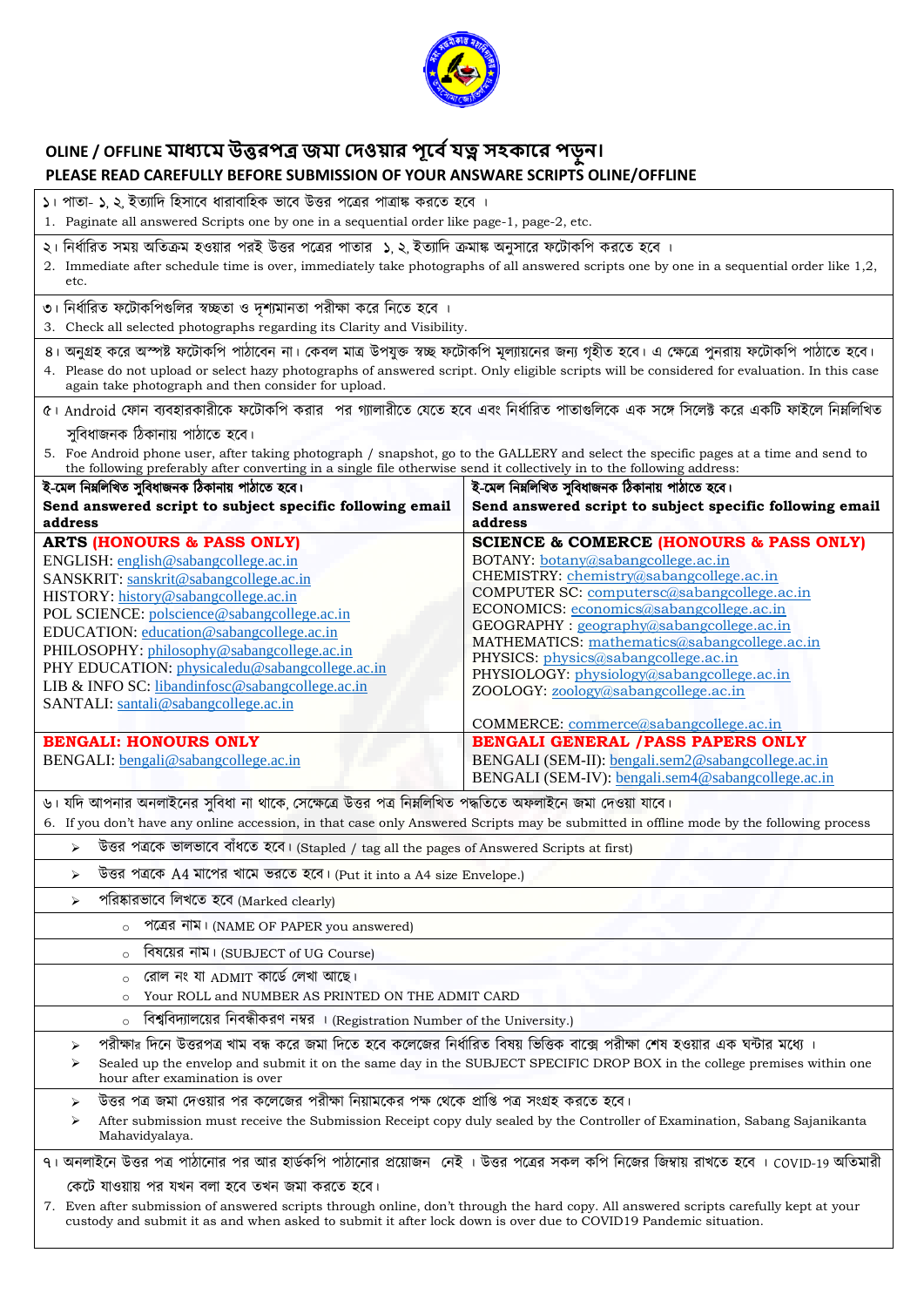

**Page No. ……………1 of 2**<br>**回**滅歌回



সবং সজনীকান্ত মহাববদ্যালয় SABANG SAJANIKANTA MAHAVIDYALAYA Internal Examination 2021



**Roll……………………………………..**

**No. …………..**